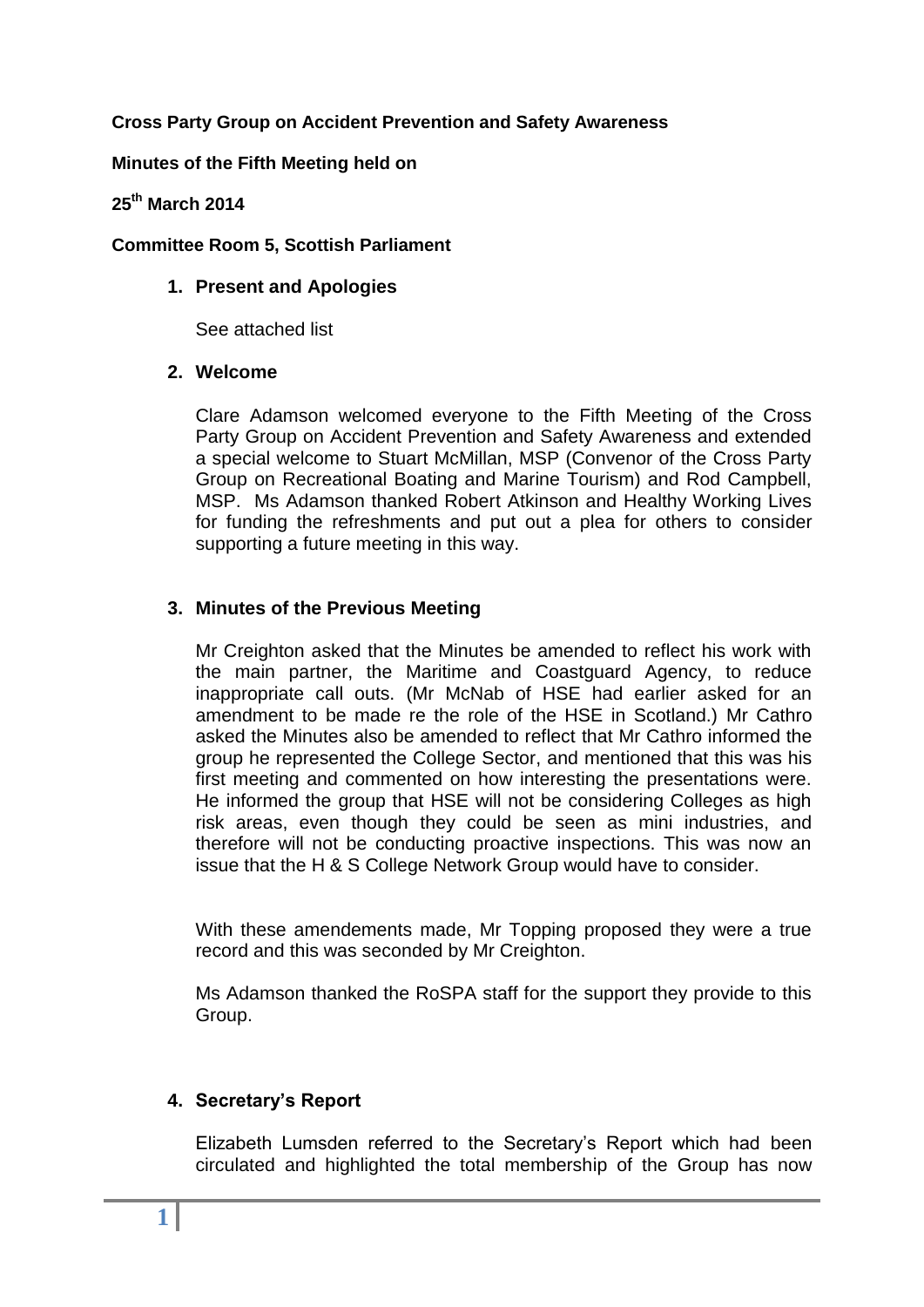risen to 155. Ms Lumsden also mentioned that part funding had been received for RoSPA's Big Book of Accident Prevention and work had begun on it. She also distributed copies of Scotland's Child Safety Report Card and the related European Summary of 31 countries. Ms Lumsden mentioned the campaign work with NHS GG&C on the prevention of liquitab injuries and highlighted the recent paper on Liquitabs (of which she is a co-author) She invited other Health Boards and Local Authorities interested in taking up this campaign to contact [cmcavoy@rospa.com.](mailto:cmcavoy@rospa.com)

Finally, members were asked to accept the offer of RoSPA hosting the meeting papers on its website. This was agreed.

Stuart McMillan, MSP, highlighted his support, in theory, of having a joint meeting with this CPG and the CPG on Recreational Boating and Marine Tourism and that the next opportunity to do this would be 30 September but that this decision would be ratified at the next meeting of his group on 31 March. *(Update: Mr McMillan has since confirmed the joint meeting will indeed go ahead on 30th September.)*

# **5. Water Safety**

Ms Adamson introduced each of the speakers on the topic of water safety as follows: (Where available, speakers' presentations will be uploaded to the RoSPA website. Further details to follow.)

Jim Watson, Deputy Chair, National Water Safety Forum: "*National Water Safety Forum – Strategy for improving water safety".* 

Questions to Mr Watson included: Clare Adamson MSP: Is the Forum still engaged with Fire and Rescue and Police following the new single services arrangements? Mr Watson confirmed that the engagement process was much easier especially relating to input to the WAID database. Stuart McMillan MSP: Has there been any resistance by service users to input to WAID? Mr Watson responded that very little direct information is received in this way. They agree the benefit of having this level of information but don't want to contribute to it. Mr Maxwell went on to discuss the issue of information relating to sailing and boating communities and that he is doing a piece of work to get more information in other business streams not just accident prevention but it is proving a challenge to ensure people input information. Mr Watson responded that it would be good to have other organisations more involved in reporting.

Ms Adamson highlighted that unfortunately Adrian Lole's flight was cancelled. Mr Lole, of RLSSUK was due to speak about water safety education. However, thanks were given to Sharon MacDonald, Director of Development, at Scottish Swimming who agreed to give a presentation.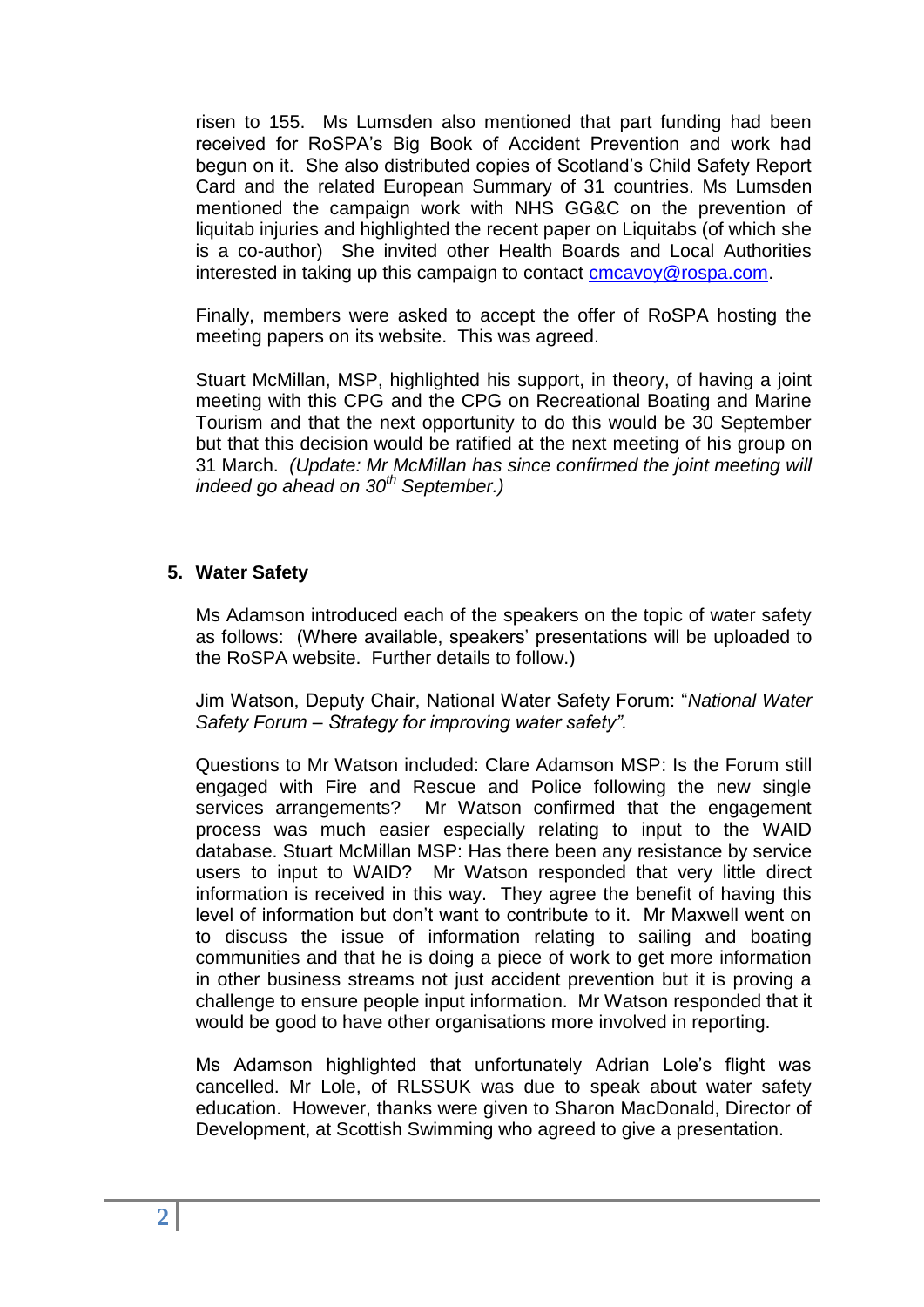Ms MacDonald showed the Group a video which was created in partnership with Save the Children. She highlighted the strapline of Scottish Swimming is 'Everyone can swim!' however, evidence shows that 30 – 40% of school leavers cannot swim.

Ms MacDonald mentioned she came into post in 2009 and her first role was to do an audit. This revealed 25 – 30% of primary school children were not able to swim. In rural areas especially the take up of opting into schemes is very poor. The audit also revealed that school swimming is non-statutory in Scotland – which is different from England and Wales. There is a direct correlation with poorer social backgrounds and children not being able to swim. If children are not learning to swim at school then this will perpetuate with the child's family not learning either. Ms Macdonald went on to discuss the Scottish Government's manifesto in 2010 regarding free swimming but that this is ineffective as a standalone initiative – lessons need to be free too. The £800,000 allocated for this initiative is good but didn't go far between 32 local authorities. In 2011/12 the Scottish Government agreed to continue to top up the programme but the budgets will be reduced to £100,000 by 2015. Another challenge is if pools are far away from schools then this takes a lot of time out of the school day but other things can be learned through swimming such as social skills, young children learning to dress themselves etc. Ms Macdonald emphasised the need for more Government support and that swimming lessons should be made a priority – providing a Commonwealth Games legacy.

Questions to Ms MacDonald included: Frank Creighton: He wrote to Kenny McAskill about allocating Cashback for Communities to swimming lessons and water safety advice for children. Had Ms MacDonald explored this option? Ms MacDonald responded that she had applied for this funding but also highlighted Scottish Swimming's Triple S resource regarding training people to teach swimming. This money came from Comic Relief. Brian Topping: Should local safety groups do what they did in Aberdeenshire over the summer with their 'Splash, Don't Trash' campaign to get young people into swimming pool? Ms MacDonald said it was a good initiative but she had found in her experience it was the young people who could already swim who went along to these schemes. Scottish Swimming did have limited resource to partner with RLSS to go into schools to speak about water safety. Jean Brown: Mentioned the initiative in America to teach newborns to float (because of the prevalence of pools around homes there). Ms Macdonald responded that Scottish Swimming does have a comprehensive programme with parents called 'Start to Swim' but she would also like to see something similar to the Bookstart programme - that ensures children and parents come together at key stages – for children to gain confidence and learn to swim. Stuart McMillan, MSP: Stated he thought the video was excellent but mentioned it would have been useful (for visually impaired) if the statistics were also spoken.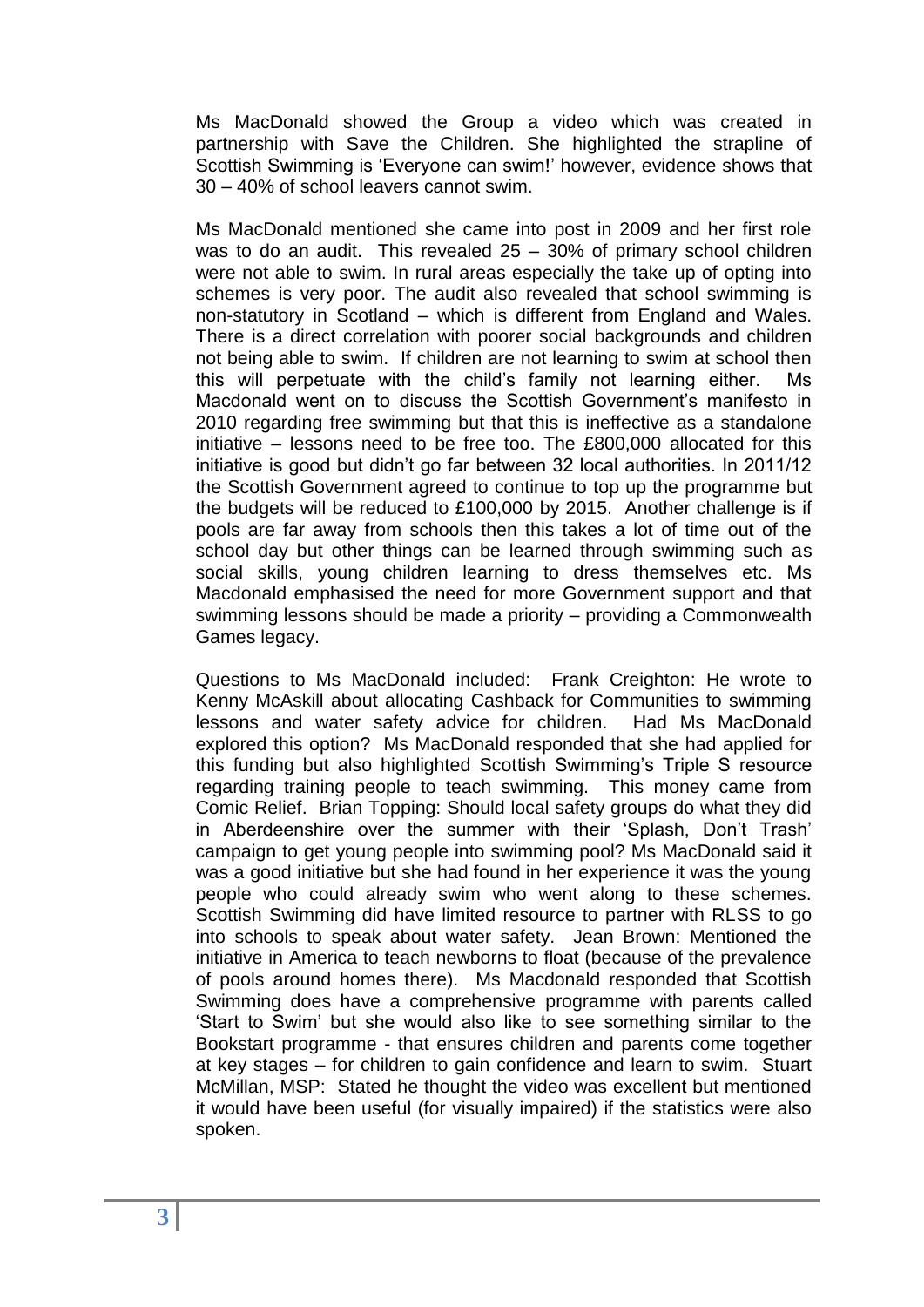Ms Adamson then introduced the next speaker and reminded the Group that the subject had initially been put forward by Mr Topping.

Graham Watts, Manager, Boat Safety Scheme: *"The safety of boats as dwellings".*

Questions to Mr Watts include: Councillor Charlie Nicolson: Thanked Mr Watts for the very interesting presentation and asked if he worked with insurance companies regarding supplying certification for safe procedures. Mr Watts responded that his experience was insurance companies could be cautious. It's difficult to say 'you must' and this may drive people away from boating. Cllr Nicolson mentioned local insurance companies in his area are interested and the cost would be worth it if one life was saved.

Ms Adamson introduced the next speaker.

Desmond Oakes, Scottish Fire and Rescue Service: *"Scottish Fire and Rescue Service Water Rescue Capability."*

Questions to Mr Oakes included: Mr Topping: Has the Scottish Fire and Rescue Service considered carrying out Home Fire Safety Visits on boats? Mr Oakes responded that he will take this forward for discussion with his prevention and protection colleagues and will share the response with the Group.

General discussion then followed: Mr Cathro mentioned there are a number of companies that offer adventure activities and many of these activities are on water. The Adventure Activities Licensing Authority (AALA) is designed to ensure that activity providers follow good safety management practices. Do you feel that this a method of control for water based activities? Mr Watson responded and referred to the English and subsequently the Scottish consultation regarding AALA. The UK Government had originally decided to abolish AALA but has subsequently reversed the decision after the Scottish consultation decided that a statutory licensing scheme should be maintained for adventure activities in Scotland. Mr Watson agreed that this was one method of assisting in the control of adventure activities.

Mr Richardson directed his comment to Ms Macdonald and pointed out that the main aim of Scottish Swimming didn't include awareness of risks in water and that children need to be aware of the risks of different kinds of water. Ms McDonald responded that in Triple S there is education and awareness but it is a massive task to get round all schools. Looking at covering secondary as well as primary schools is a long term goal. Jim Watson also mentioned the need to educate on all safety measures (equipment etc) as this is the root of any safety related issue – people need to understand the potentially fatal consequences of their decisions. Ms Spacey reminded the Group of the previous presentation by George Cairns regarding Go Safe Scotalnd and how this has a feature on Water Safety. Ms Spacey asked the speakers today if they would look at this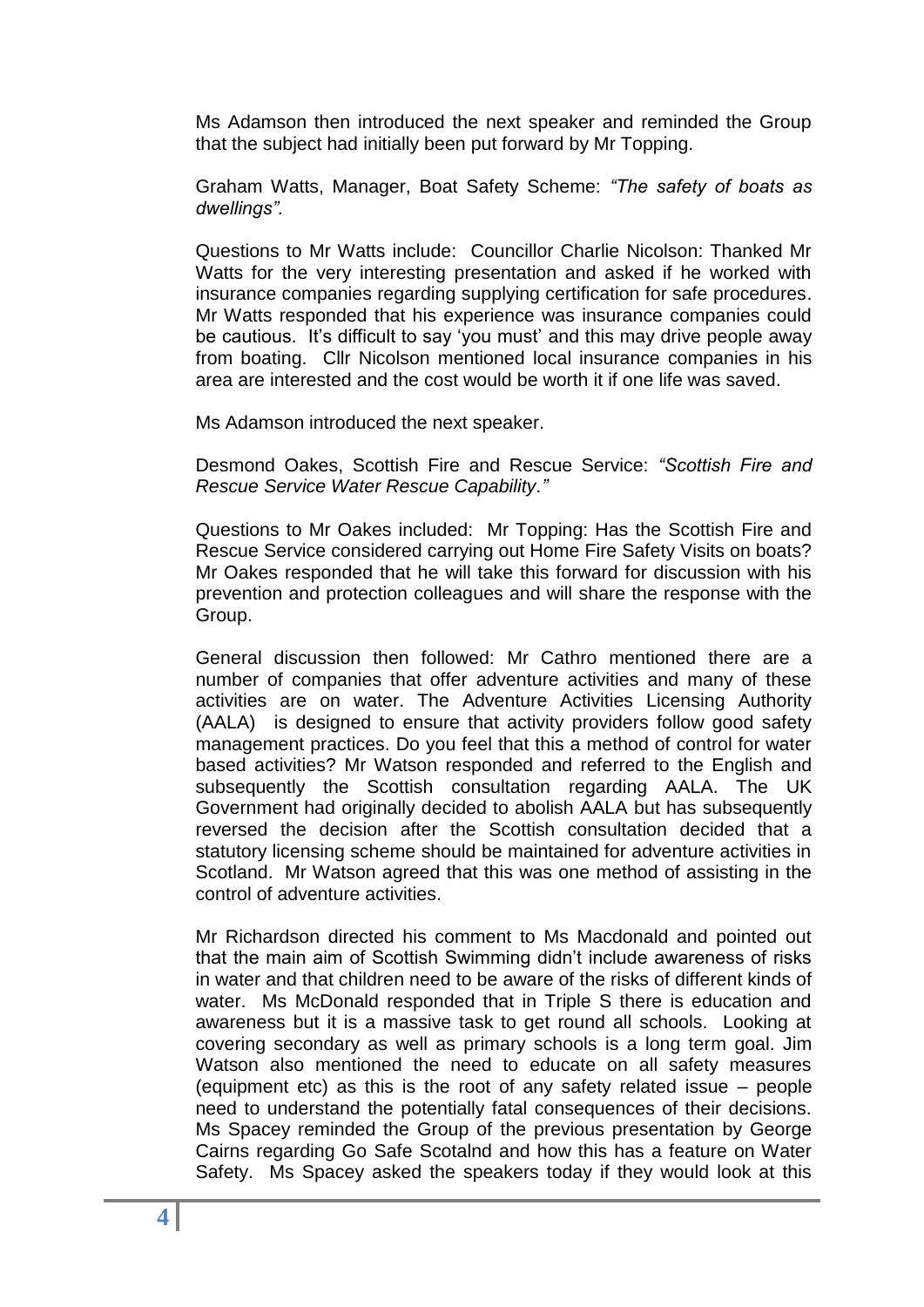section and feedback on its contents. See [www.gosafescotland.com](http://www.gosafescotland.com/) (Please feed back to the Secretary on [elumsden@rospa.com](mailto:elumsden@rospa.com) ) Ms Spacey went on to mention the activities of some people in Fife who were jumping in to quarries and how the messages need to be targeted at the right people. Mr Creighton highlighted the programme he is involved in around safety signs on beaches. This new initiative will use modern technology such as Apps etc to improve communication especially for remote areas. There are beautiful beaches on the islands but there are dangerous rip tides. Local knowledge is crucial. Cllr Nicolson also commented on this initiative and confirmed it was a pilot programme and results would be shared with partners. Mr Creighton advised that the signs would be numbered for identification as, for example, if they were in Gaelic, non Gaelic speakers would still know where they were.

Karen McDonnell used the opportunity at the end of the meeting to congratulate Clare Adamson, MSP, on providing a catalyst for safety in Scotland and advised the Group that Ms Adamson had, that afternoon, contributed to a young and novice driver debate within the Scottish Parliament. Ms McDonnell expressed her belief that this was a forum that could make a real difference. She went on to mention that this was also RoSPA's first ever Family Safety Week and that today's topic as 'learning to swim'. These examples of joined up thinking will influence the wider safety agenda and Ms McDonnell expressed her thanks to Ms Adamson.

Ms Adamson closed the meeting by mentioning the invite to a Parliamentary Reception from the Electrical Safety Council which had earlier been forwarded to the members of this Group. Ms Adamson also highlighted the Secretary's charity walk taking place in April to raise funds for a child safety initiative. See [www.justgiving.com/elizabeth-lumsden2](http://www.justgiving.com/elizabeth-lumsden2) .

Cllr Nicolson made a final plea for video conferencing facilities to be made available. Mr Topping gave thanks to the Convenor for a very useful meeting.

# **6. Date of the next meeting**

The next meeting will take place on Tuesday,  $24<sup>th</sup>$  June from  $6.00 - 8.00$ pm and will be on the topic of Child Safety.

(The following meeting on November  $4<sup>th</sup>$  will focus on gas and electrical safety in the private rented sector.)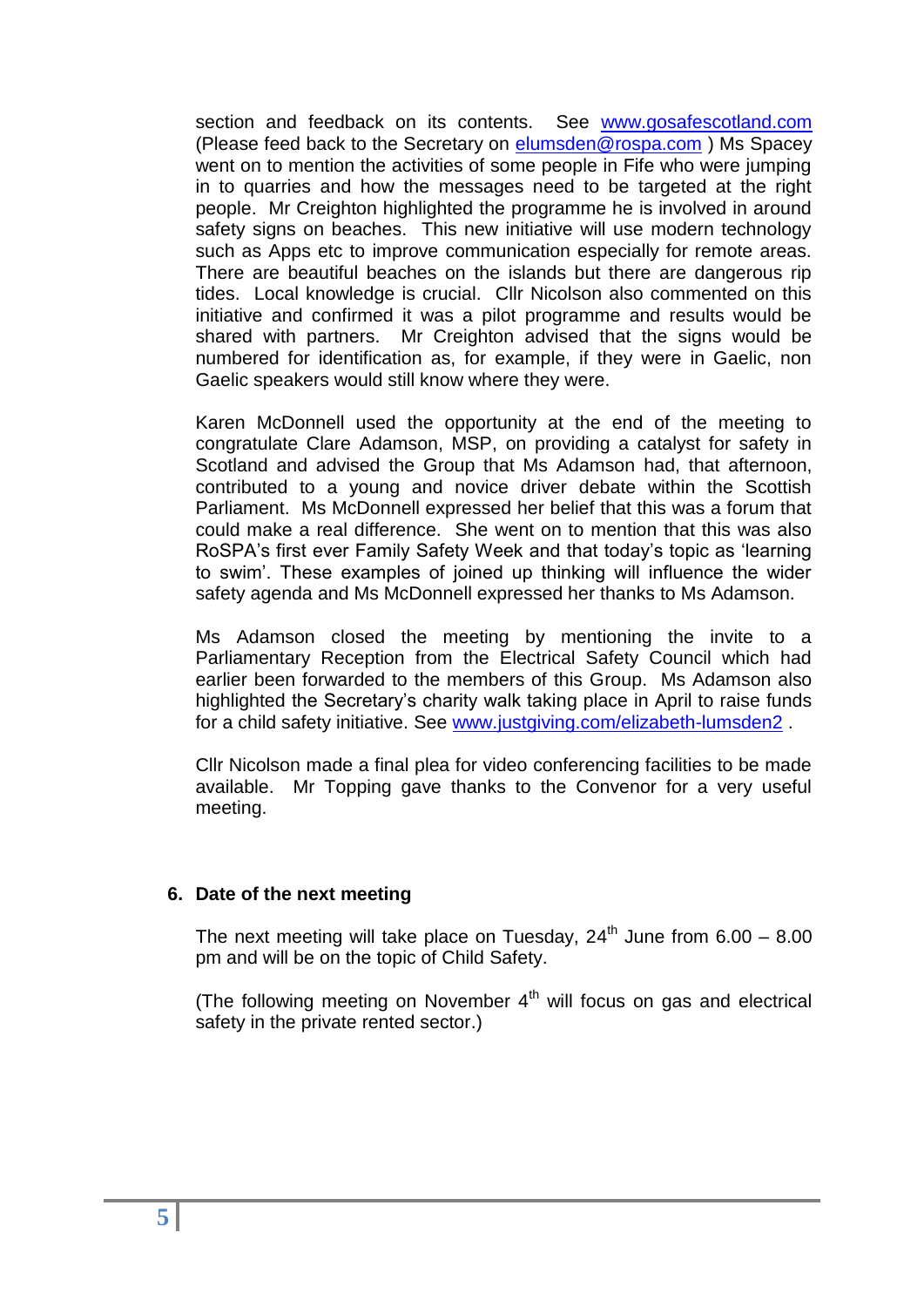#### Attendee List

Clare Adamson Convener Robert Atkinson Healthy Working Lives John Beresford Scottish Community Safety Network Robbie Blyth Fife Coast and Countryside Trust Vince Bowles Scottish Autism Jean Brown Aberlour Andy Cathro Colleges Health and Safety Development Network Frank Creighton Comhairle nan Eilean Siar Jim Dorman St Andrews First Aid Supplies Dave Forrester SELECT Ross Haggart Scottish Fire and Rescue Service Andy Howat NHS Dumfries and Galloway John Johnston FMC Mary Kernohan Totseat Gwyneth Kerwin REHIS Colin McAllister Police Scotland Carlene McAvoy RoSPA Sharon MacDonald Scottish Swimming Karen McDonnell RoSPA Scotland Irene Miller NHS Health Scotland Lesley Nish NHS Greater Glasgow and Clyde Adrian Lole RLSS Desmond Oakes Scottish Fire and Rescue Service Ali O'Neale Cloudline Cllr Charlie Nicolson Outer Hebrides Community Safety partnership Paul Richardson Scottish Borders Council Tricia Spacey Fife Community Safety Allan Thomson Central Training Services Brian Topping Safety Advocate Jim Watson National Water Safety Forum Jill Watson Graham Watts Boat Safety Scheme

Caroline Wilson The Risk Factory

#### In attendance

Roderick Campbell MSP Stuart McMillan MSP Elizabeth Lumsden RoSPA (Secretary)

Kirsten Leask University of Glasgow Gus Black Scottish Government Dean Cowper Scottish Government Lis Bardell Assistant to Clare Adamson, MSP